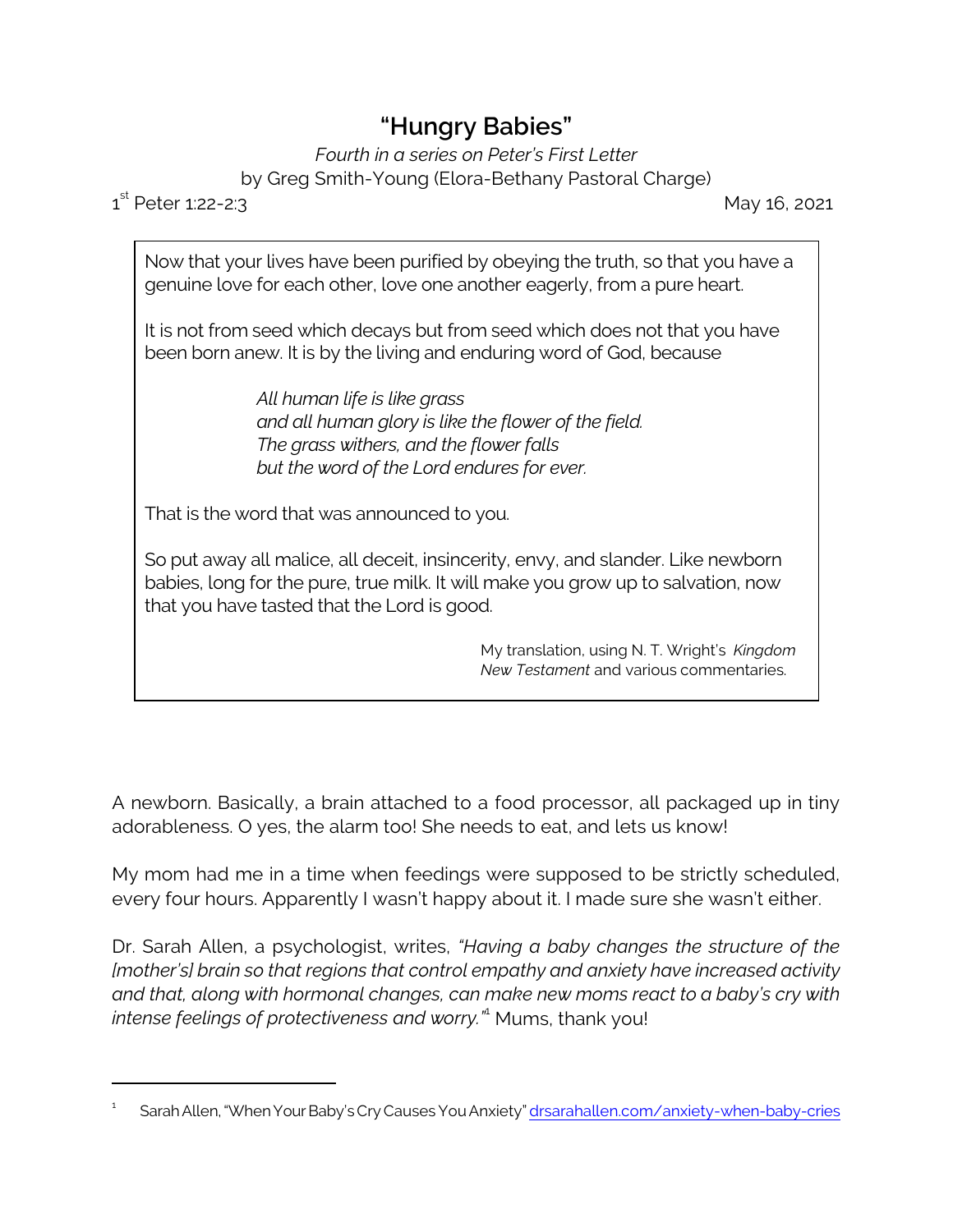It works on all of us. Researcher Katie Young used brain scans on a variety of people, and discovered that *"the sound of a baby cry captures your attention in a way that few other sounds in the environment generally do,"*<sup>2</sup>

She cries. We respond. Hopefully with what she needs to grow, strengthen, develop, become more of herself

After all, and it feels too soon, we will be unleashing her into this world.

II

In his letter, you just heard Peter mention some of what she'll encounter. We need no introductions. We know these well.

Malice: Wanting the worst for someone.

Deceit: Using trickery to climb over others.

Insincerity: Hypocrisy is the word. Faking it. Pretending to be what you are not.

Envy: Feeling sour about someone for what they have or who they are.

Slander: Speaking that fuels gossip and tears apart reputations. Even if the words are true, the speaking can still be evil. $3$ 

Most of these use words only. No sticks, no stones, no punches get thrown. Still, they shred people to bits, and crumble communities.

Rid yourselves of these, Peter says. *Of course! We want to! But how?*

III At least part of the problem, I'm afraid, is . . . well, yes I'm afraid.

Fear is born when we see danger coming, or anticipate it will. Not having enough or expecting to fall short can cause fear. Fear scrawls a highlighter over everything that's scarce. What's scarce? We are. Our abilities are. Our lives are.

<sup>2</sup> Alok Jha, "Why crying babies are so hard to ignore," The Guardian (October 17, 2012) [www.theguardian.com/science/2012/oct/17/crying-babies-hard-ignore](https://www.theguardian.com/science/2012/oct/17/crying-babies-hard-ignore) 

<sup>&</sup>lt;sup>3</sup> Legally, slander requires the words to be untrue or unsupported. However, true words spoken with harm-causing intent or effect are noxious.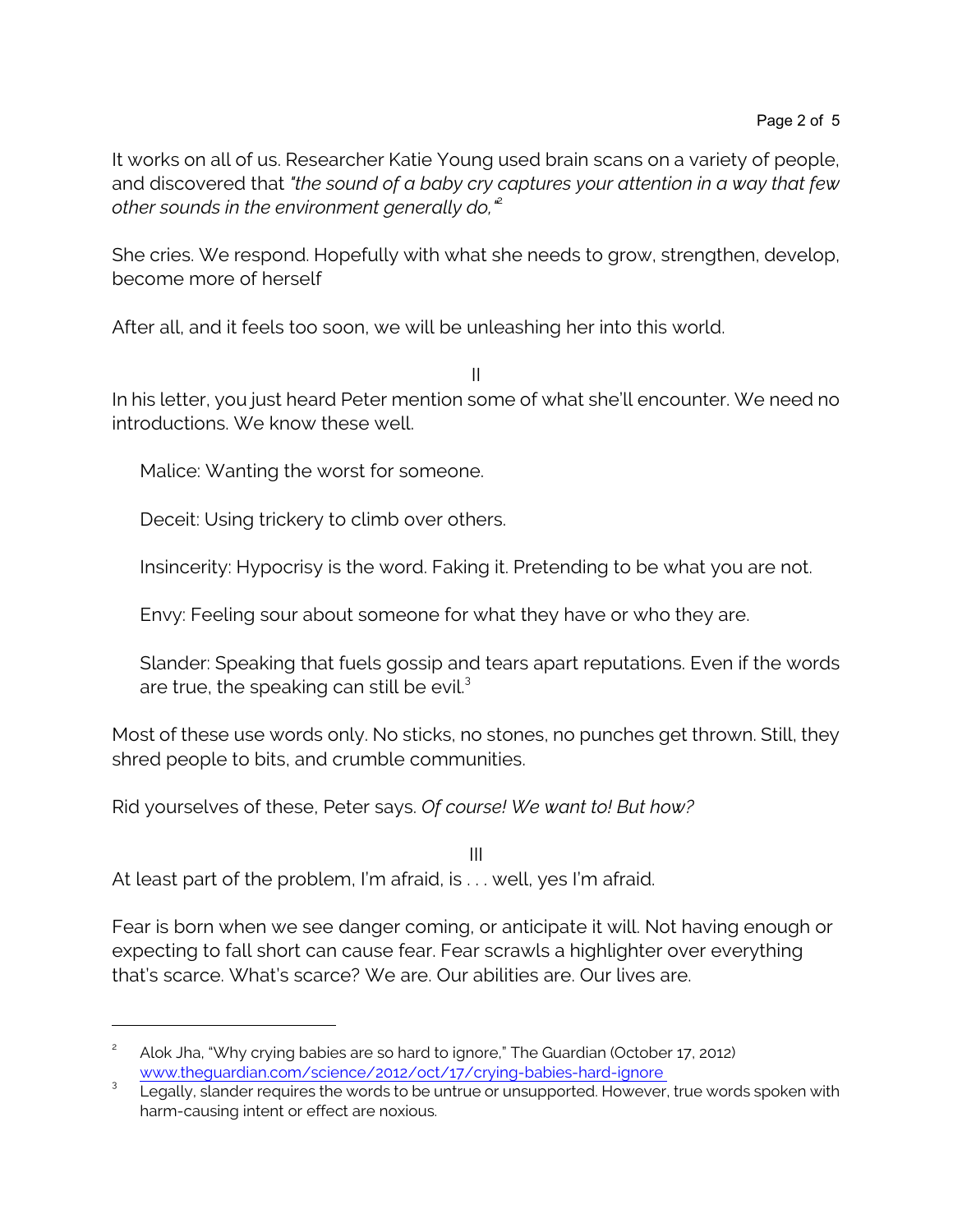## *Life is like grass. The best about us, like the flowers of the field.*

I grow malice — I want bad stuff to happen to someone — maybe because she's taken something dear to me. I'm not going to get it back. It's withered and fallen.

I grow deceit — conniving and clawing, lying and stealing to scramble over someone — because there is only room at the top for one. If it's not me, I'll wither and fall.

I grow hypocrisy — faking it, pretend-acting like I want others to see me because I'm afraid you'll see all that's withered and fallen in me.

I grow envy — bitterness what he has and who he is — because I'm afraid he's somehow not withered, not fallen.

I grow slander — spreading poison — to bring her down, hoping to lift me up from withering and falling.

Rid yourselves of these, Peter says. *Of course! We want to! But we are afraid. We are withering. We are falling.*

 $IV$ 

Peter is writing to folks like us, and I figure he knows them. Jesus sent him, and he ended up in their places, and left with them believing in Jesus. I don't think he pulls these things out of the air either: malice, deceit, hypocrisy, envy, and slander. He knows they are full of this stuff. He knows they are no different from anyone else. He knows himself.

What makes it strange though, is what else he says to them. Like, *"Now that your lives have been purified. . . ."* Have been purified? They're still stinking with all this stuff. That's why he has to tell them to get rid of it. But before they have, he talks like they've already been cleaned up. So have you.

Same thing: *"You have been born anew."* Not, "Get yourselves right, then you'll be newly born." Nope. It's already happened. They're this new sort of people already! You too.

Same thing again: *"Now that you have tasted that the Lord is good."* 

They have already tasted God's goodness. They have already been made holy.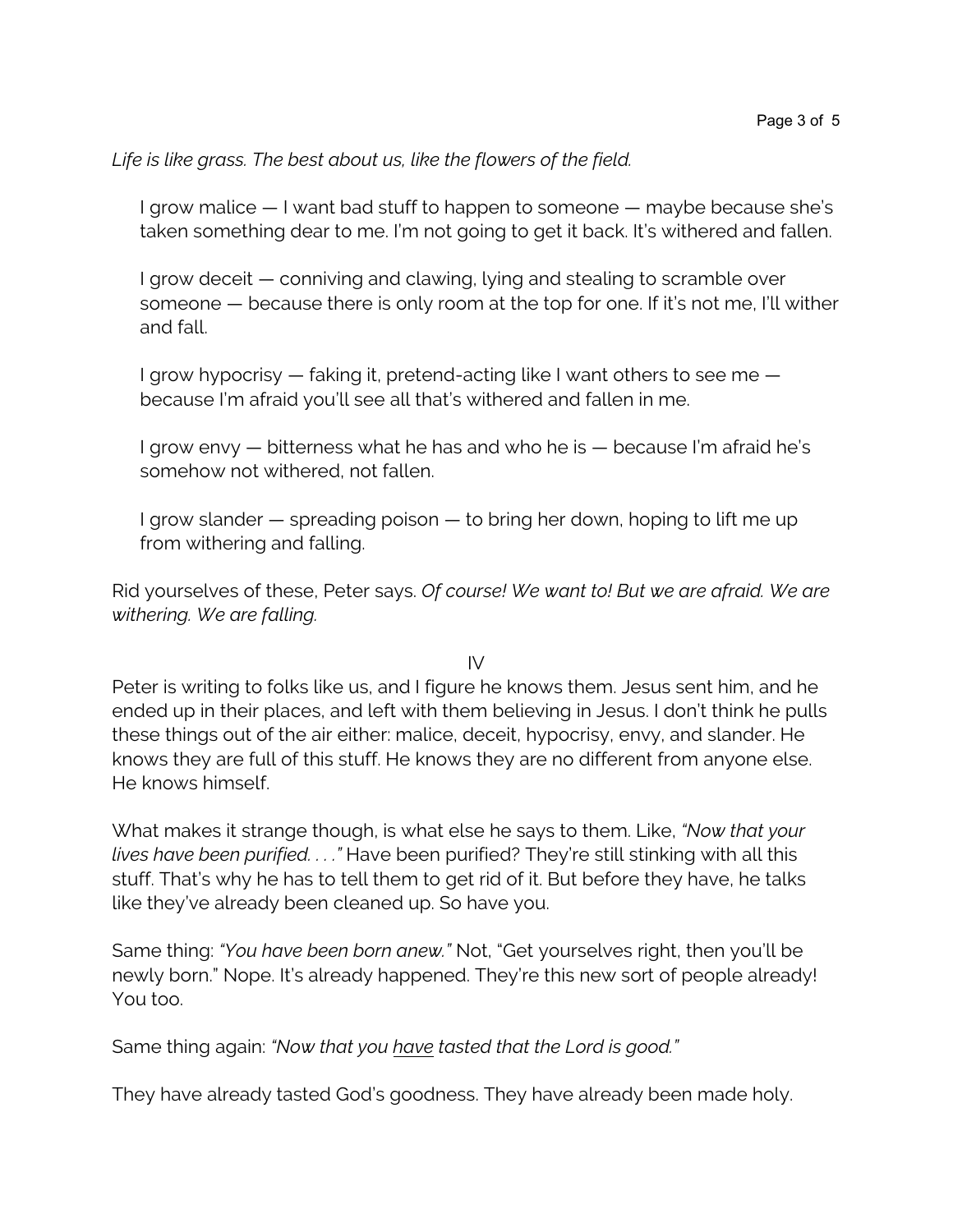They have already been born all over again.

 $\vee$ 

You see, they have already encountered Jesus. They have heard Jesus' good news. They have been filled with Jesus' Spirit, the Holy Spirit. They have trusted Jesus, and been entrusted to Jesus.

When that has happened to you, in Jesus you've come face to face with God's goodness: God's embracing love for you; God's wider-than-you-could-hope-for forgiveness of you; God's lifting of shame and guilt from you; God's delight in cleaning you up; God's joy as God makes you new; God's unstoppable kindness toward you.

Peter is probably the one who brought this to them by telling them about Jesus. He calls what they've experienced "the truth," the "imperishable seed," God's word that lives and lasts. It's the good news, the gospel. It's Jesus, who he is for you. Jesus, all that he has done for you. Jesus, who says "Follow me," and delights when you do, because of what you'll get to see with him. Jesus, who brings all of your life into his, including the very worst about you. Jesus, who fills you with his life, his very best for you.

VI

I hope you have tasted and seen this, that the Lord is good. I hope that's your experience.

If it's not, though . . . or if it is, and you already know this deep in yourself . . . or if you are not sure . . . whatever, become like that newborn.

Be a hungry baby. Cry out! Cry out!

Peter says it. Be like newborn infants, longing for this pure, true milk.<sup>4</sup>

Professor Rachel Muers reads this as both a theologian and a mother who has nursed. She writes about how Peter's image here is so personal and intimate. 5

<sup>4</sup> Often the Greek word *logikos* gets translated as "spiritual." However, the word is closely related to *logos*, which literally means "word" and, more generally, relates to ideas of genuineness, truth, and rationality. Douglas Harink, 1 & 2 Peter, Brazos Theological Commentary on the Bible (Grand Rapids MI: Brazos, 2009), 65.

<sup>&</sup>lt;sup>5</sup> Rachel Muers, "Demand Feeding and the Desire for God: A Brief Play at Exegesis," The Journal of Scriptural Reasoning 7.1 (January 2008). [jsr.shanti.virginia.edu/back-issues/](http://jsr.shanti.virginia.edu/back-issues/vol-7-no-1-january-2008-spreading-rumours-of-wisdom/demand-feeding-and-the-desire-for-god/)